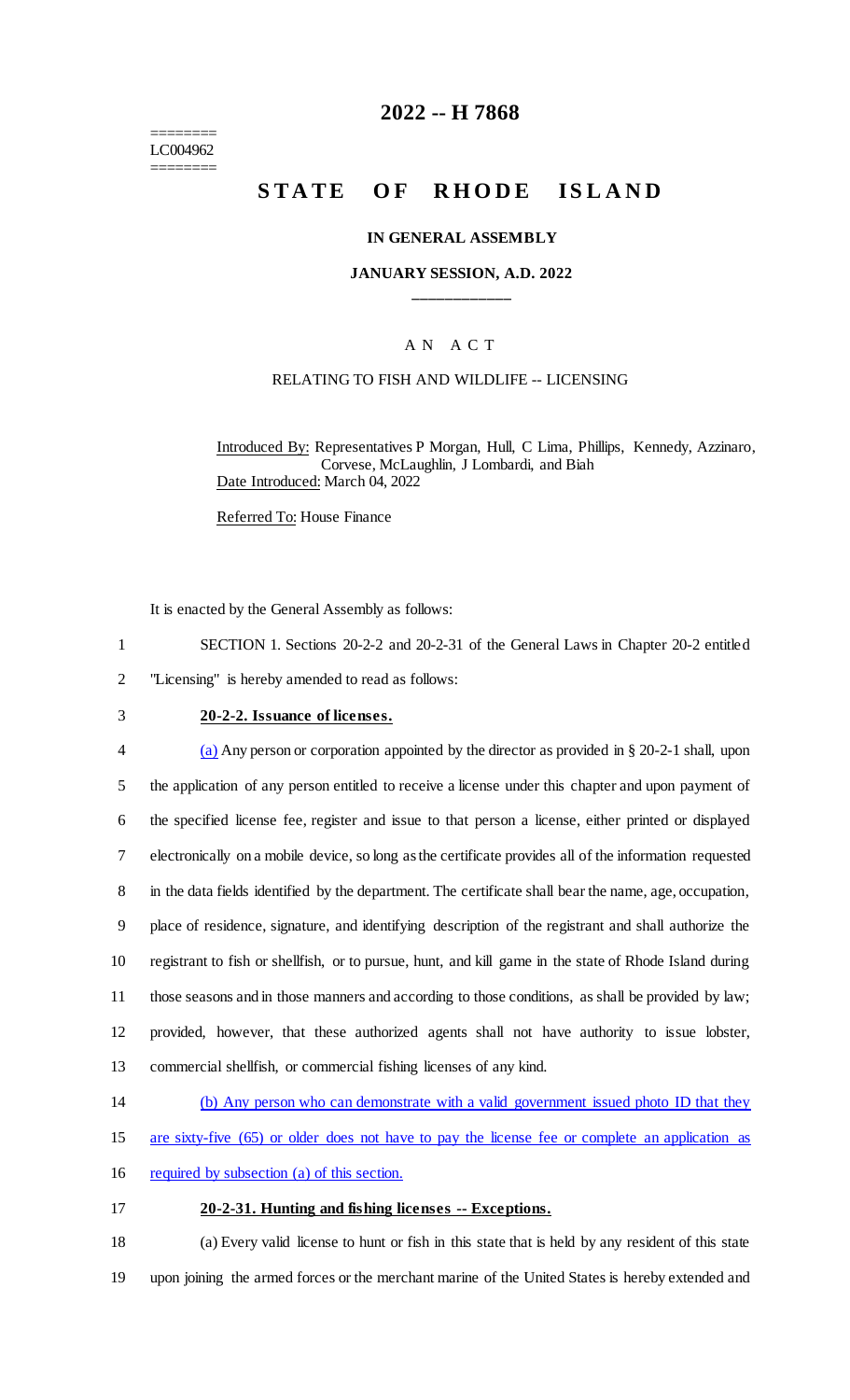is in force and valid until six (6) months following the termination of his or her service.

 (b) Every member of the armed forces or of the merchant marine of the United States may hunt or fish in this state if that person procures a hunting or fishing license issued by the state of Rhode Island, the fee for which is that charged for a resident civilian.

 (c) Every man or woman who was a part of the armed forces of the United States government and is now a one hundred percent (100%) disabled veteran, and any man or woman who is one hundred percent (100%) permanently disabled, is entitled, subject to the provisions of this title, to receive a license to hunt or fish or both in this state; and upon the presentation of his or her necessary military discharge identification or disability papers or both, as prescribed by the department of environmental management, shall, at the discretion of the licensing authority, receive, without the payment of any license fee, a continuing special form of license authorizing the man or woman to hunt or fish or both in this state in accordance with the provisions of this title and regulations issued pursuant to this title for so long as he or she so desires; provided, however, that the man or woman, having once made application for this license, shall not again be required to appear before the licensing authority to present his or her papers.

 (d) A freshwater fishing license is not required of any blind person. For the purposes of this section, a person is blind only if his or her central visual acuity does not exceed 20/200 in the better eye with correcting lenses or if his or her visual acuity is greater than 20/200 but is accompanied by a limitation in the fields of vision such that the widest diameter of the visual field subtends an angle no greater than twenty degrees (20°).

 (e) Every resident man or woman over the age of sixty-five (65) years is entitled, subject 22 to the provisions of this title and the regulations issued pursuant to this title  $\S 20-2-2(b)$ , to receive a special permanent license to hunt or fish or both in this state for which there is no fee.

 (f) Any man or woman who is one hundred percent (100%) permanently disabled may apply to receive a license to fish in this state, and upon presentation of a proof of his or her disability as prescribed by the department of environmental management, receive, without the payment of any license fee, a continuing special form of license authorizing the man or woman to fish in this state for so long as he or she so desires; provided, however, that the man or woman, having once made application for this license, shall not again be required to appear before the licensing authority to present his or her papers.

 (g) The director may, by regulation, designate no more than two (2) days in each year, which may or may not be consecutive, during which residents and nonresidents may, without having a license and without payment of any fee, exercise the privileges of a holder of a freshwater fishing license. These persons are subject to all other limitations, restrictions, conditions, laws,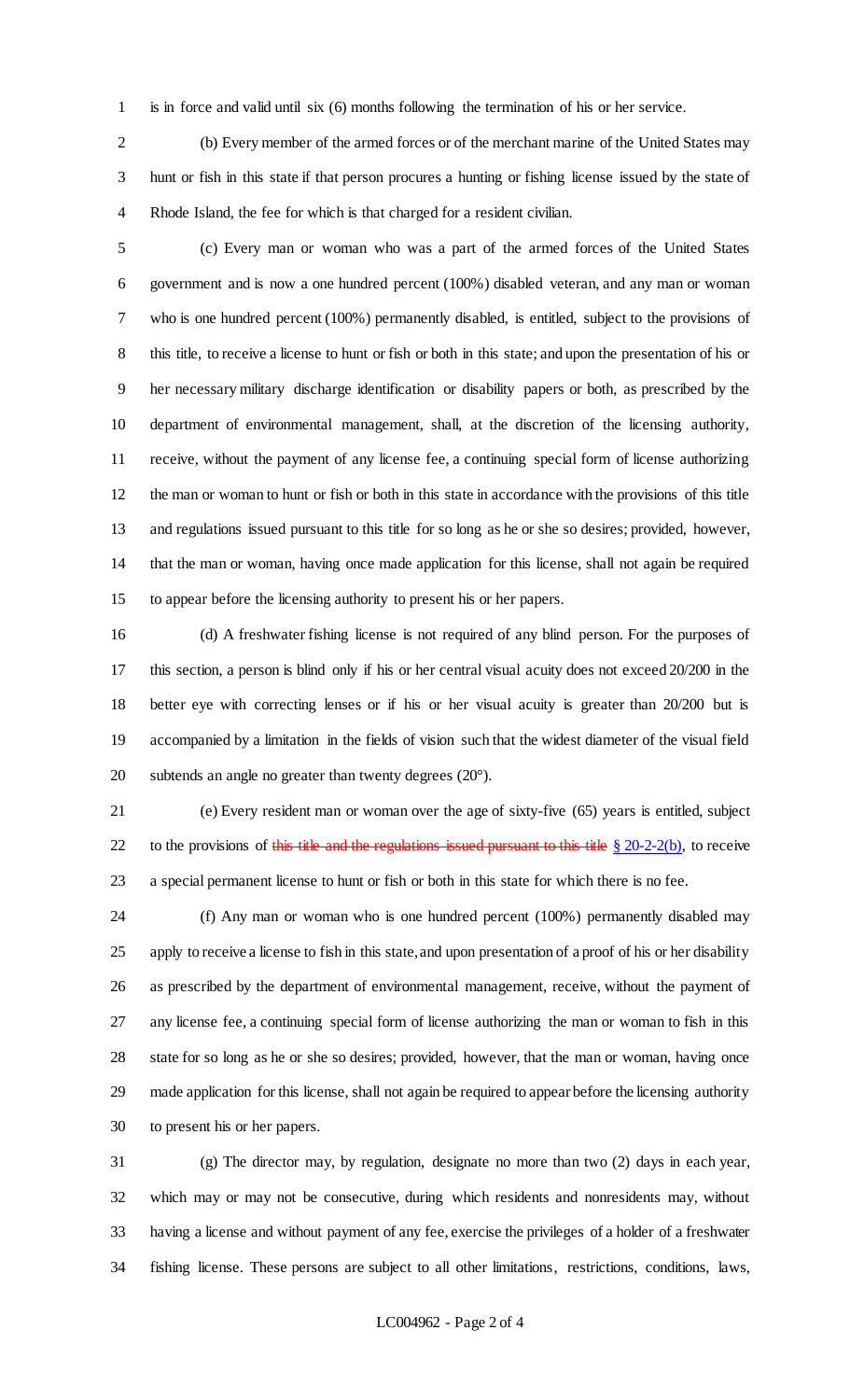rules, and regulations applicable to the holder of a freshwater fishing license.

 (h) For the purpose of this section, "man or woman who is one hundred percent (100%) permanently disabled" means an individual who has a physical or mental impairment and is receiving:

- (1) Social Security Disability Insurance Benefits (SSDI);
- (2) Supplemental Security Income benefits (SSI).

 All licenses that are issued to persons who qualify pursuant to this subsection shall be issued without the requirement of the payment of a fee and shall expire annually on February 28 of each year. Persons seeking the issuance or reissuance of licenses shall be required to present documentation establishing that the applicant is qualified, or remains qualified, pursuant to this subsection.

- 
- SECTION 2. This act shall take effect upon passage.

======== LC004962 ========